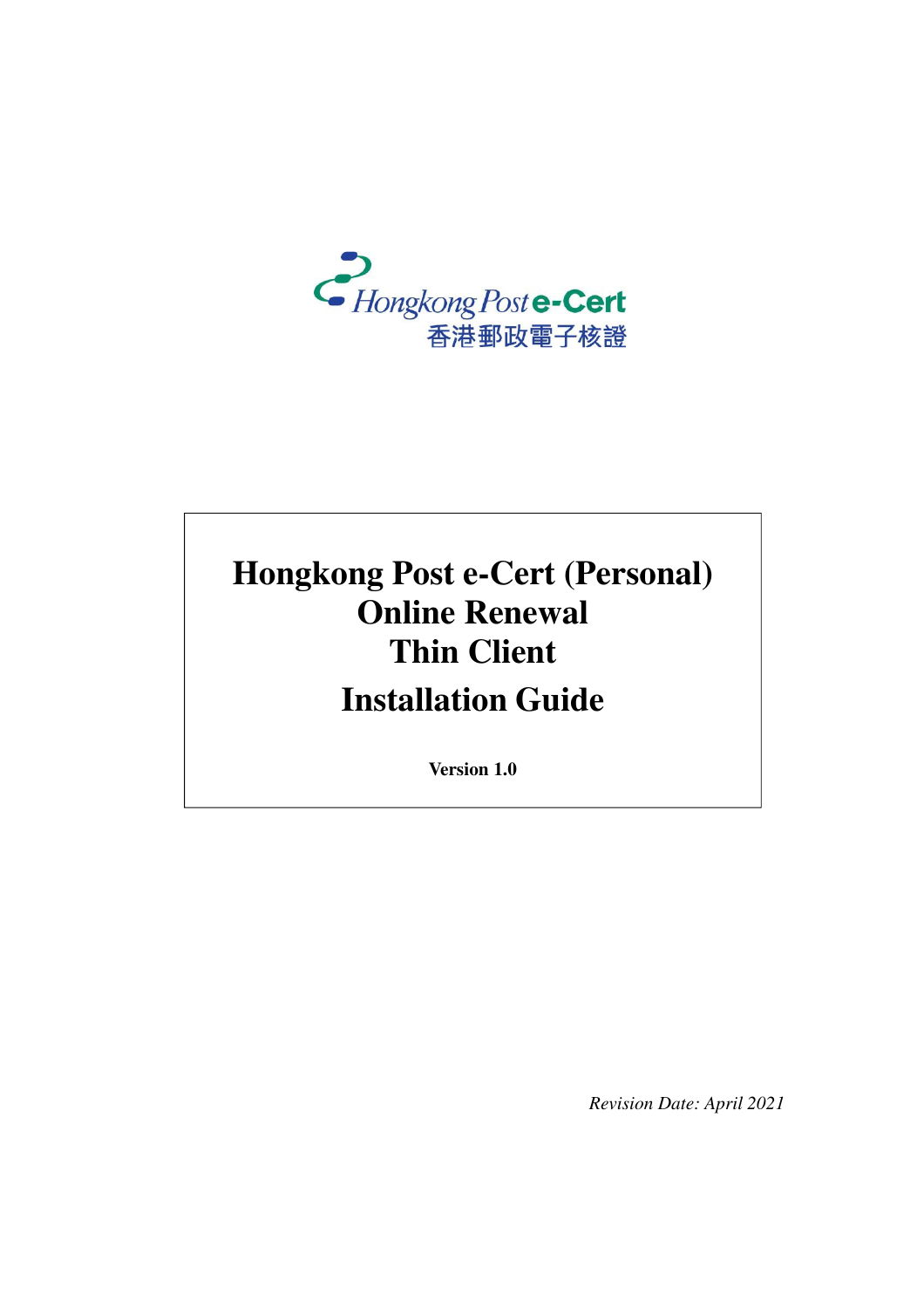## **Table of Content**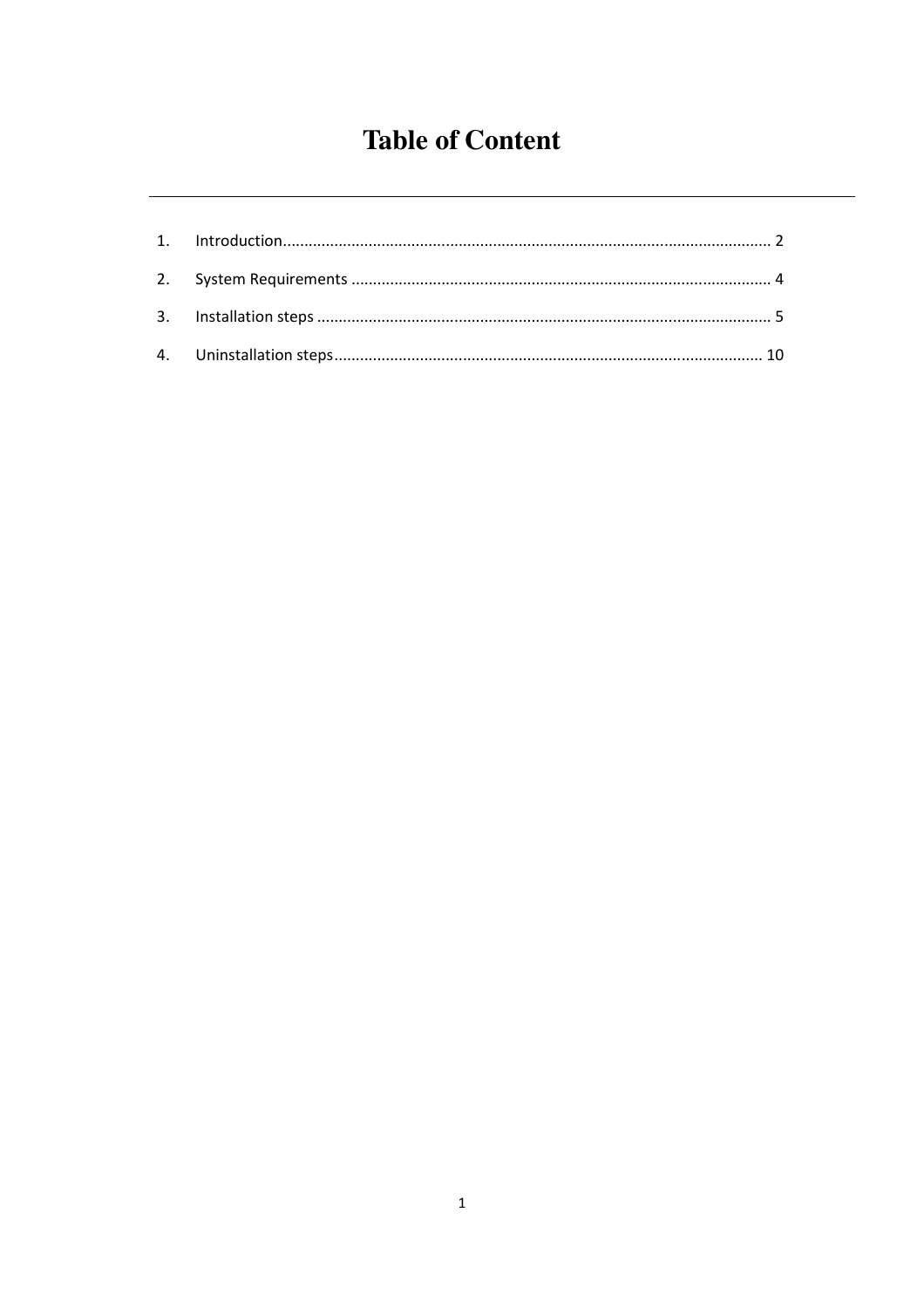#### **1. Introduction**

- 1) In order to renew e-Cert (Personal), your Microsoft windows is required to install **Hongkong Post e-Cert (Personal) Online Renewal Thin Client** and the browser is required to install **Hongkong Post e-Cert (Personal) Online Renewal Extension/Addons**.
- 2) When subscriber performs online renewal function and selects **Hongkong Post e-Cert** as login method, system will check if the thin client has already been installed.

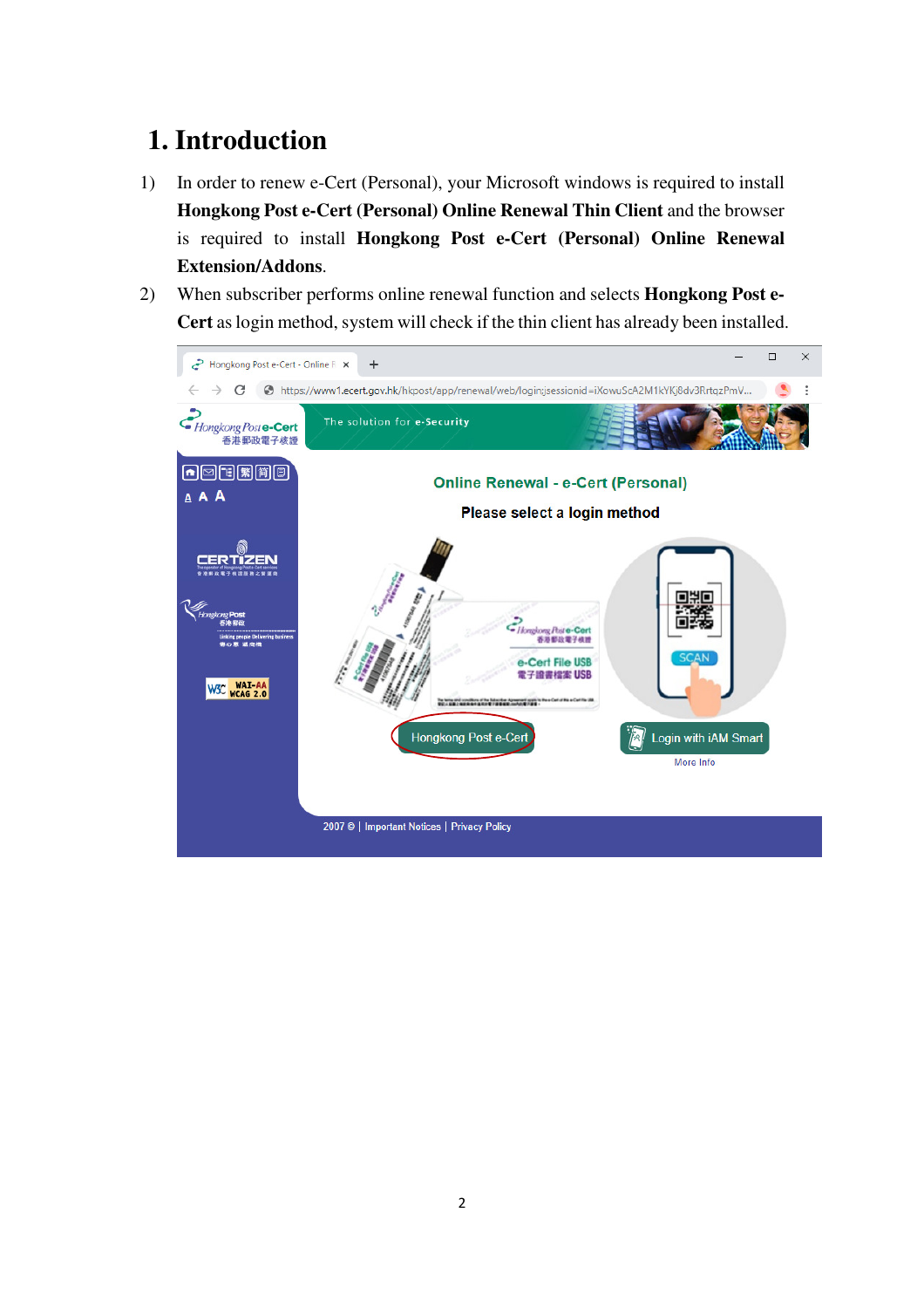- 3) If not yet installed, it will begin installation process. Please follows the installation steps in this guide.
- 4) After successful installation for the first time renewal, your browser will thereafter proceed directly to renewal page for future renewals. A dialog box will then pop up for selection of valid certificates as follows:-

| Subject          | <b>ssuer</b>  | Serial            |  |
|------------------|---------------|-------------------|--|
| NG Gary          | Hongkong Post | 50D4A9239563EFF3  |  |
| <b>HON</b> James | Hongkong Post | 6D64DA9419EFBF51  |  |
| CHAN Tai Man     | Hongkong Post | 313FF03EFC558B72E |  |
| LAM Test One     | Hongkong Post | 087BCFD3F684A29E  |  |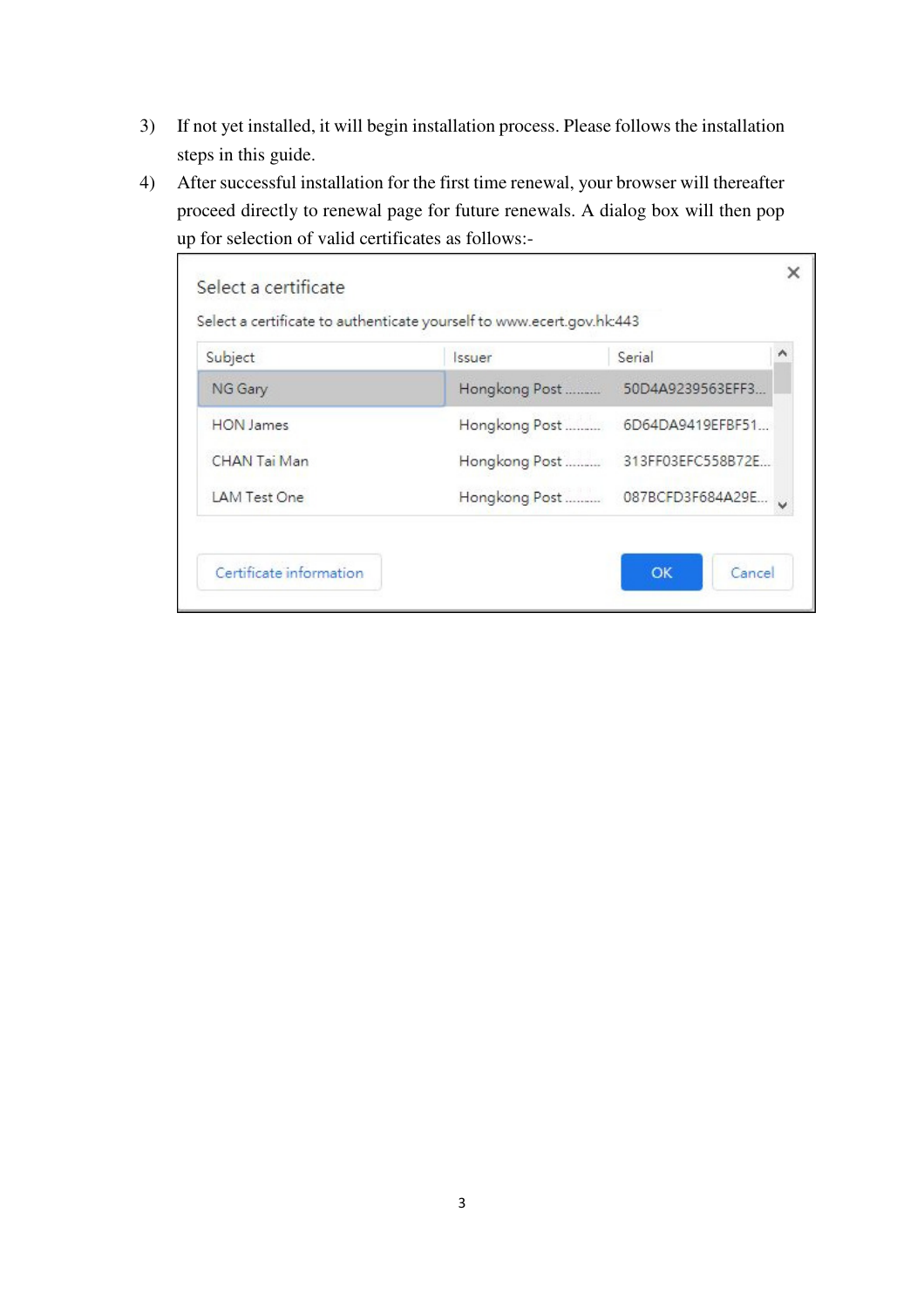## **2. System Requirements**

In order to install the thin client, your system is required to have all as follows:-

- 1. **Microsoft Windows** 10
- 2. administrator privilege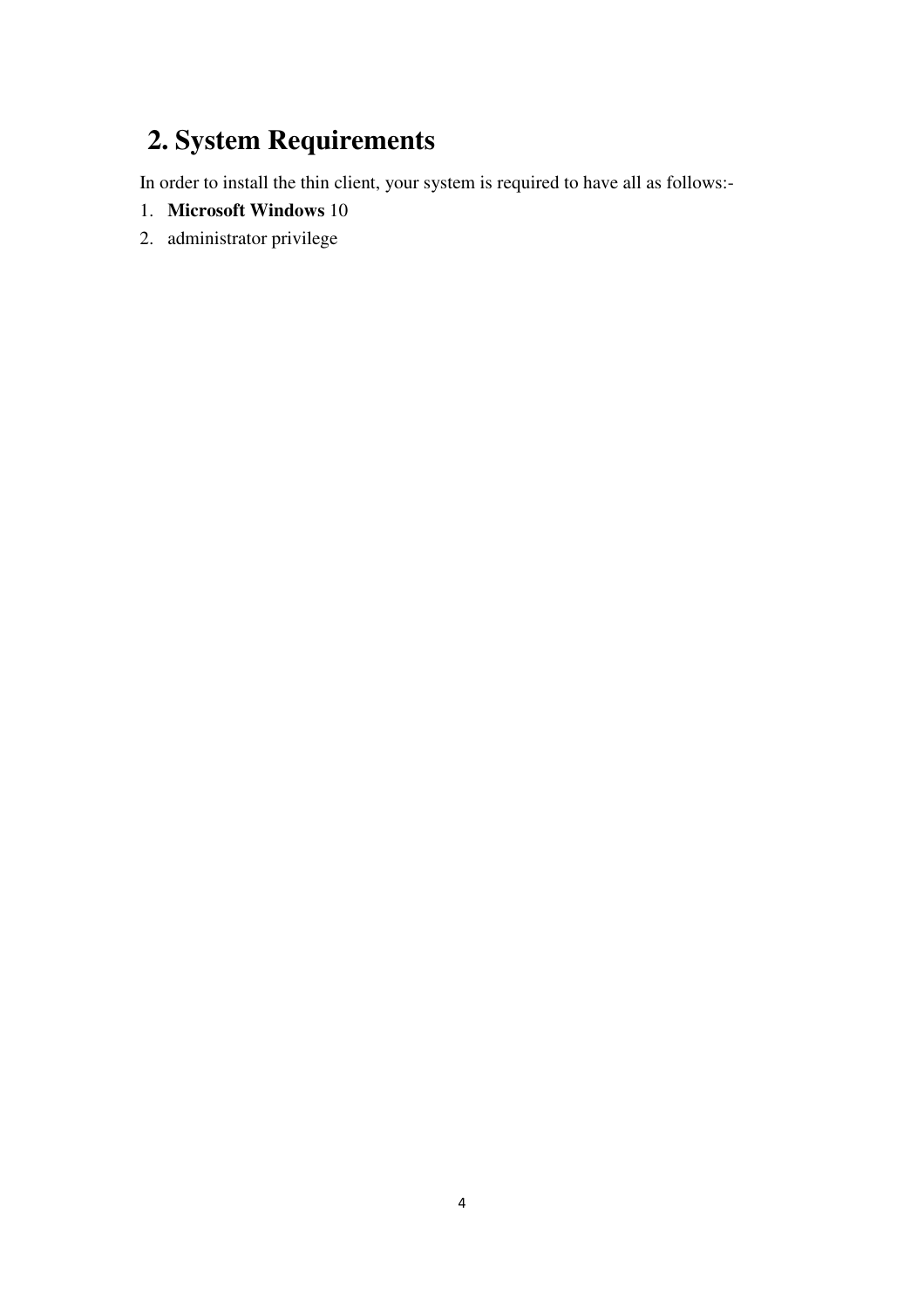### **3. Installation steps**

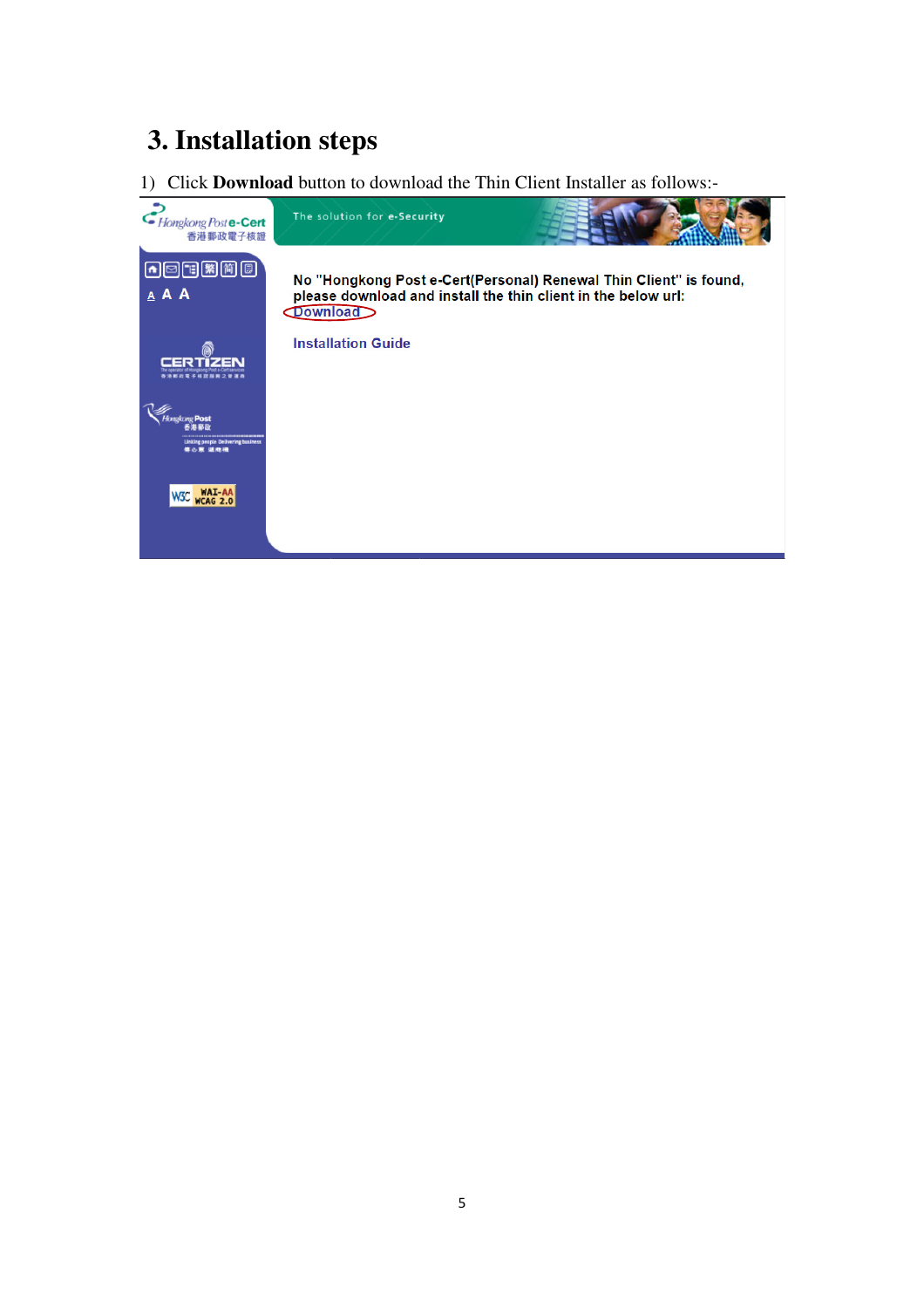2) After run the installer, a dialog box is popped up to start installation. Click **Next** button to start as follows:-

| Welcome to the Hong Kong Post e-Cert (Personal)<br>Renewal Thin Client Setup Wizard                                                                                                                                                                                                                   |                  |        |
|-------------------------------------------------------------------------------------------------------------------------------------------------------------------------------------------------------------------------------------------------------------------------------------------------------|------------------|--------|
| The installer will guide you through the steps required to install Hong Kong Post e-Cert (Personal)<br>Renewal Thin Client on your computer.                                                                                                                                                          |                  |        |
| WARNING: This computer program is protected by copyright law and international treaties.<br>Unauthorized duplication or distribution of this program, or any portion of it, may result in severe civil<br>or criminal penalties, and will be prosecuted to the maximum extent possible under the law. | < Back<br>Next > | Cancel |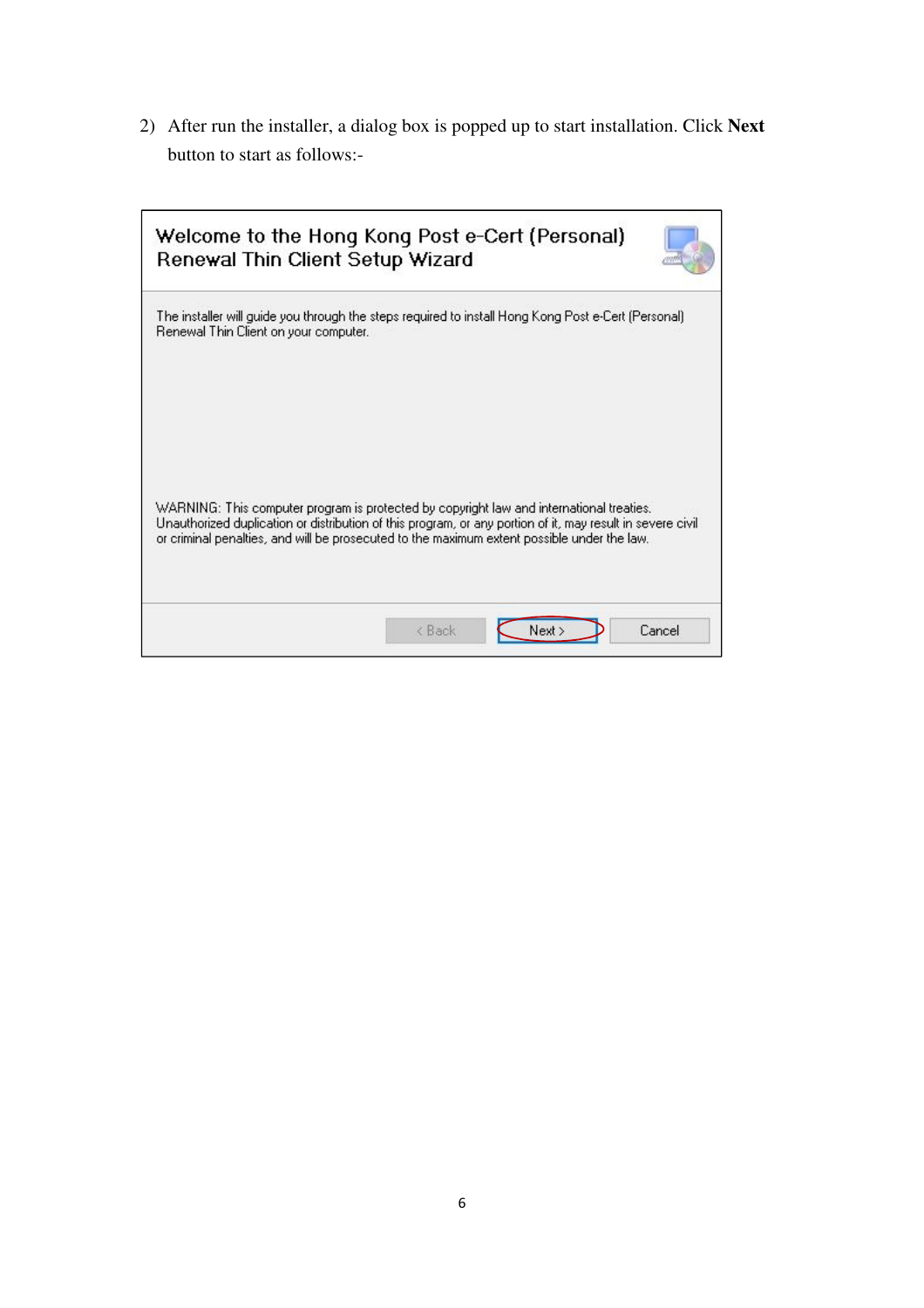3) Another dialog box is popped up to allow you to change the default folder to install. Click **Next** button as follows:-

| <b>Select Installation Folder</b>                                                                                                                                                                                        |           |
|--------------------------------------------------------------------------------------------------------------------------------------------------------------------------------------------------------------------------|-----------|
| The installer will install Hong Kong Post e-Cert (Personal) Renewal Thin Client to the following folder.<br>To install in this folder, click "Next". To install to a different folder, enter it below or click "Browse". |           |
| Folder:<br>C:\Program Files\HKPO\Hong Kong Post e-Cert (Personal) Renewal Tl                                                                                                                                             | Browse    |
|                                                                                                                                                                                                                          | Disk Cost |
| Install Hong Kong Post e-Cert (Personal) Renewal Thin Client for yourself, or for anyone who uses<br>this computer:                                                                                                      |           |
| <b>●</b> Everyone                                                                                                                                                                                                        |           |
| Just me                                                                                                                                                                                                                  |           |
| < Back<br>Next >                                                                                                                                                                                                         | Cancel    |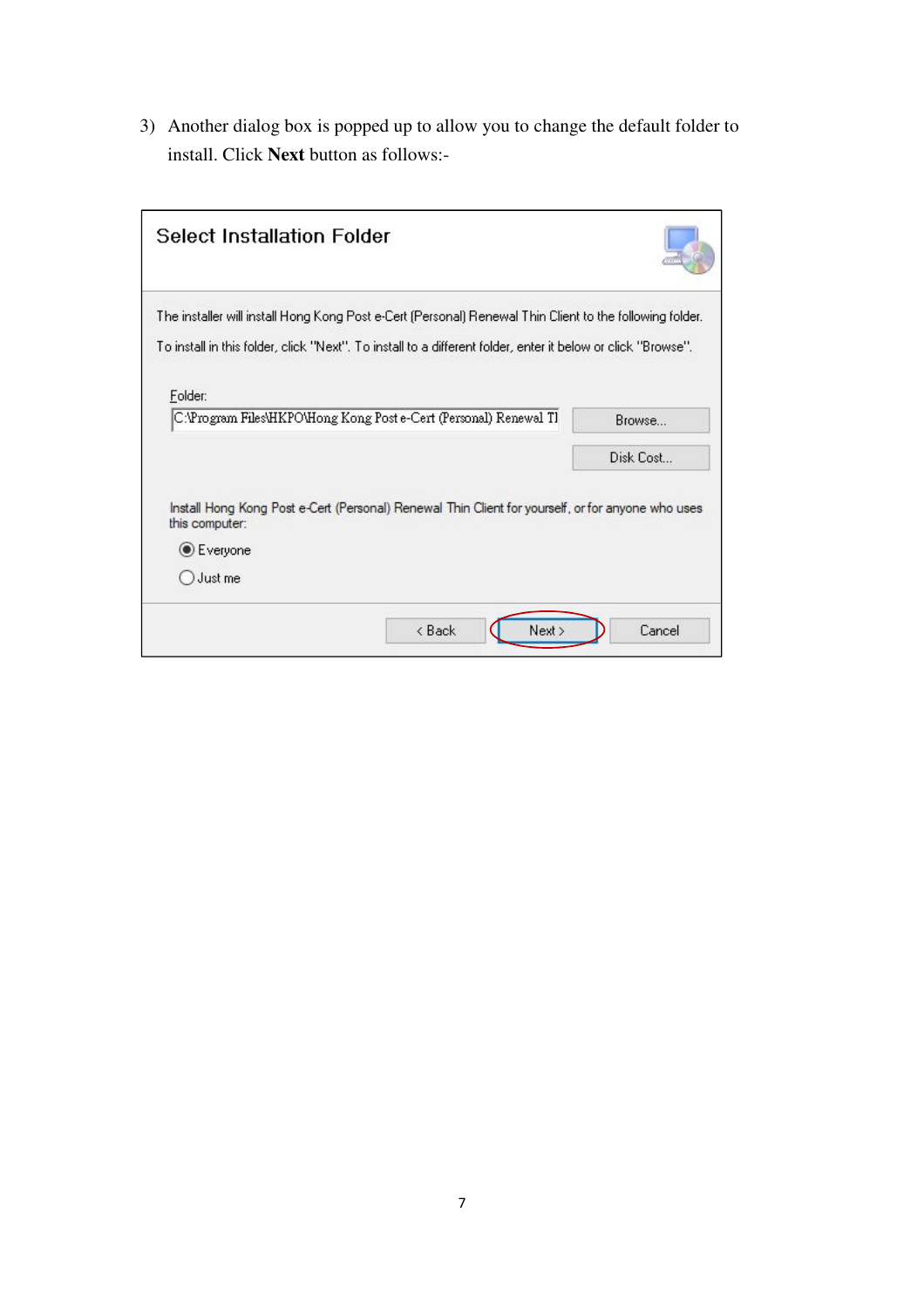4) Another dialog box is popped to confirm installation. Click **Next** as follows:-

| <b>Confirm Installation</b>                                                                                 |          |      |        |
|-------------------------------------------------------------------------------------------------------------|----------|------|--------|
| The installer is ready to install Hong Kong Post e-Cert (Personal) Renewal Thin Client on your<br>computer. |          |      |        |
| Click "Next" to start the installation.                                                                     |          |      |        |
|                                                                                                             |          |      |        |
|                                                                                                             |          |      |        |
|                                                                                                             |          |      |        |
|                                                                                                             |          |      |        |
|                                                                                                             |          |      |        |
|                                                                                                             |          |      |        |
|                                                                                                             | $8$ Back | Next | Cancel |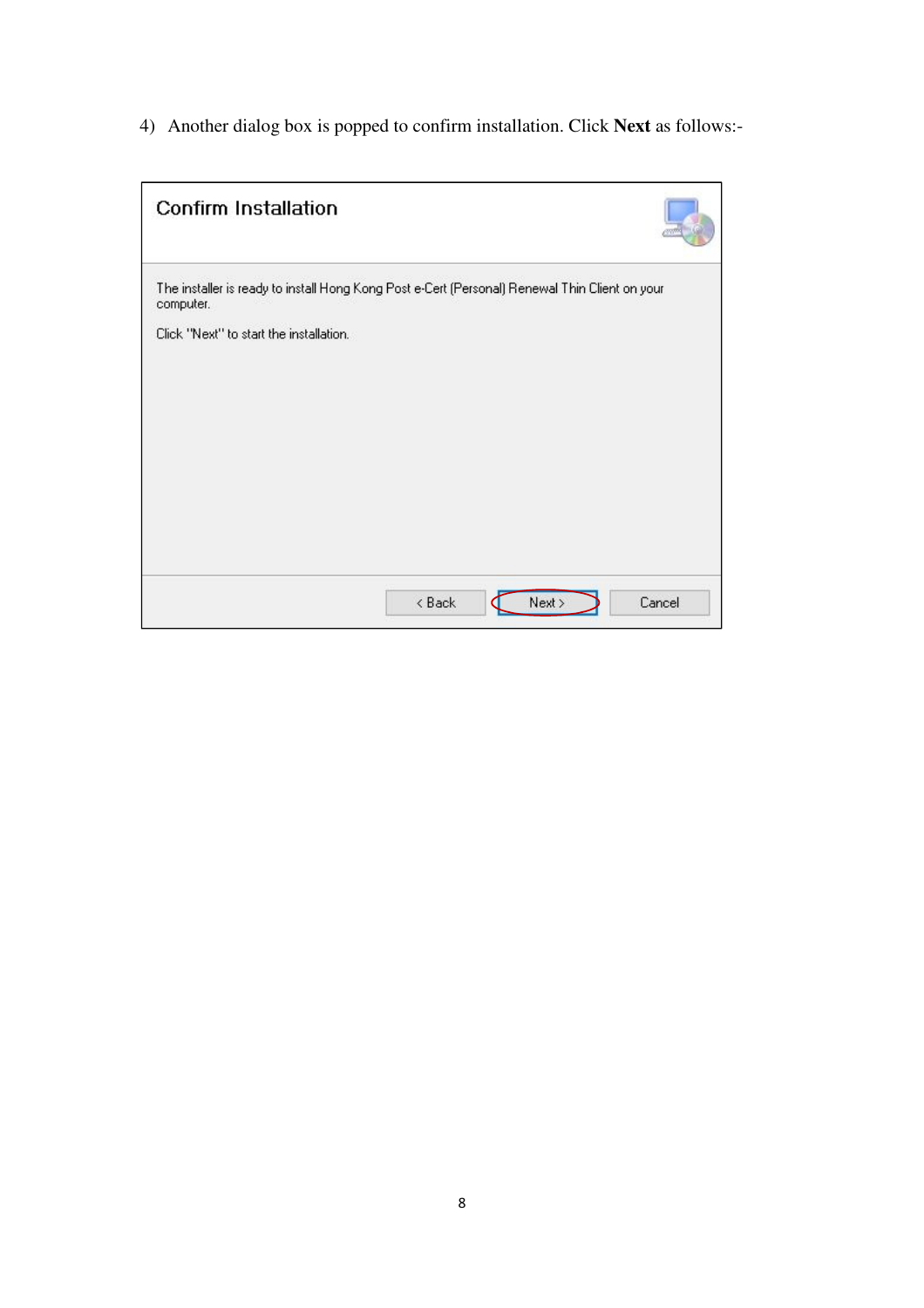5) After installation is completed, another dialog box is popped up. Click **Next** button as follows:-

| Installation Complete                                                                                           |        |       |        |
|-----------------------------------------------------------------------------------------------------------------|--------|-------|--------|
| Hong Kong Post e-Cert (Personal) Renewal Thin Client has been successfully installed.<br>Click "Close" to exit. |        |       |        |
|                                                                                                                 |        |       |        |
| Please use Windows Update to check for any critical updates to the .NET Framework.                              |        |       |        |
|                                                                                                                 | < Back | Close | Cancel |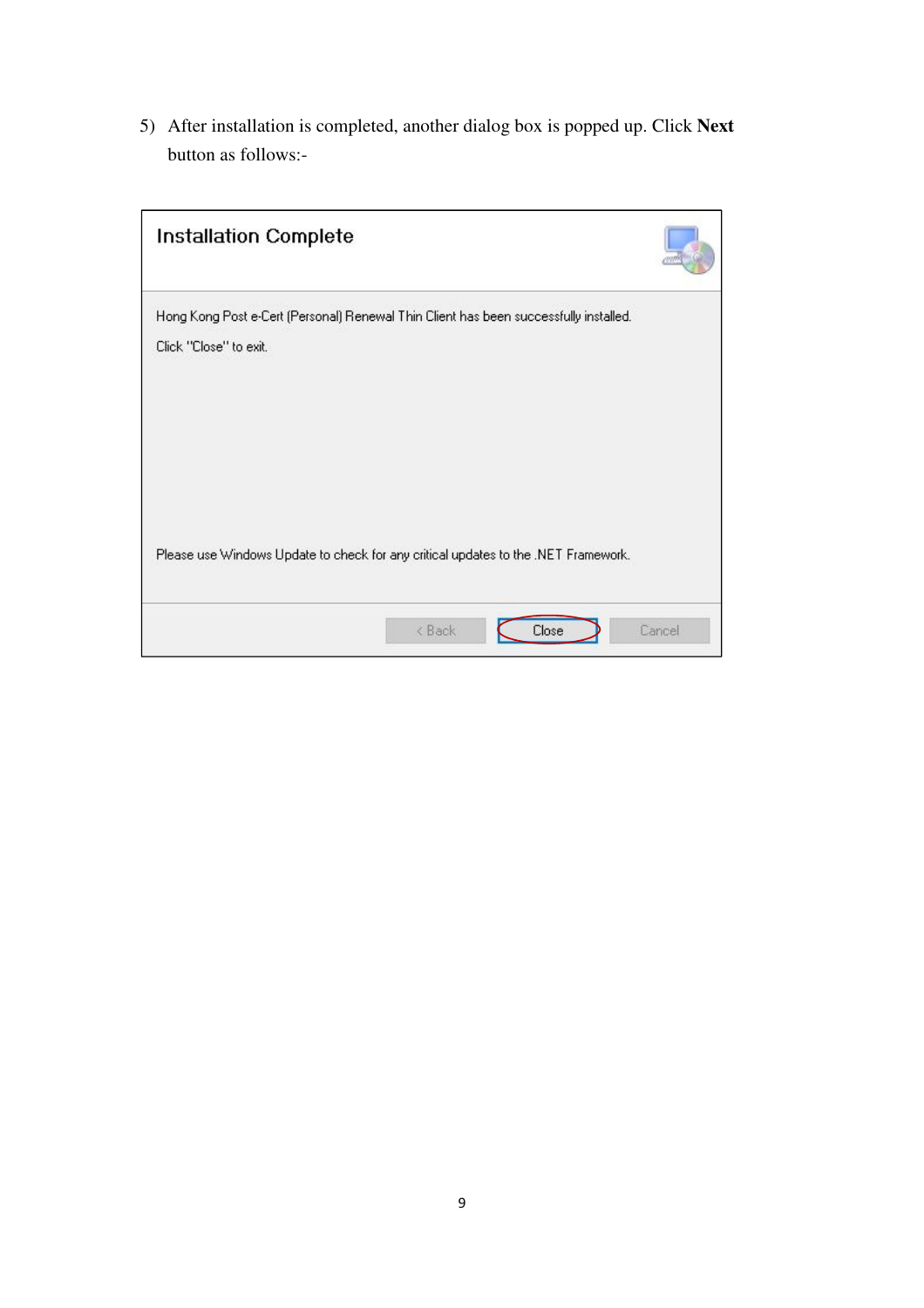## **4. Uninstallation steps**

To uninstall the Thin Client, follow steps below.

1) Click the "Start" button at the left of bottom task bar. A menu is then popped. On the left, click the Settings icon as follows:-

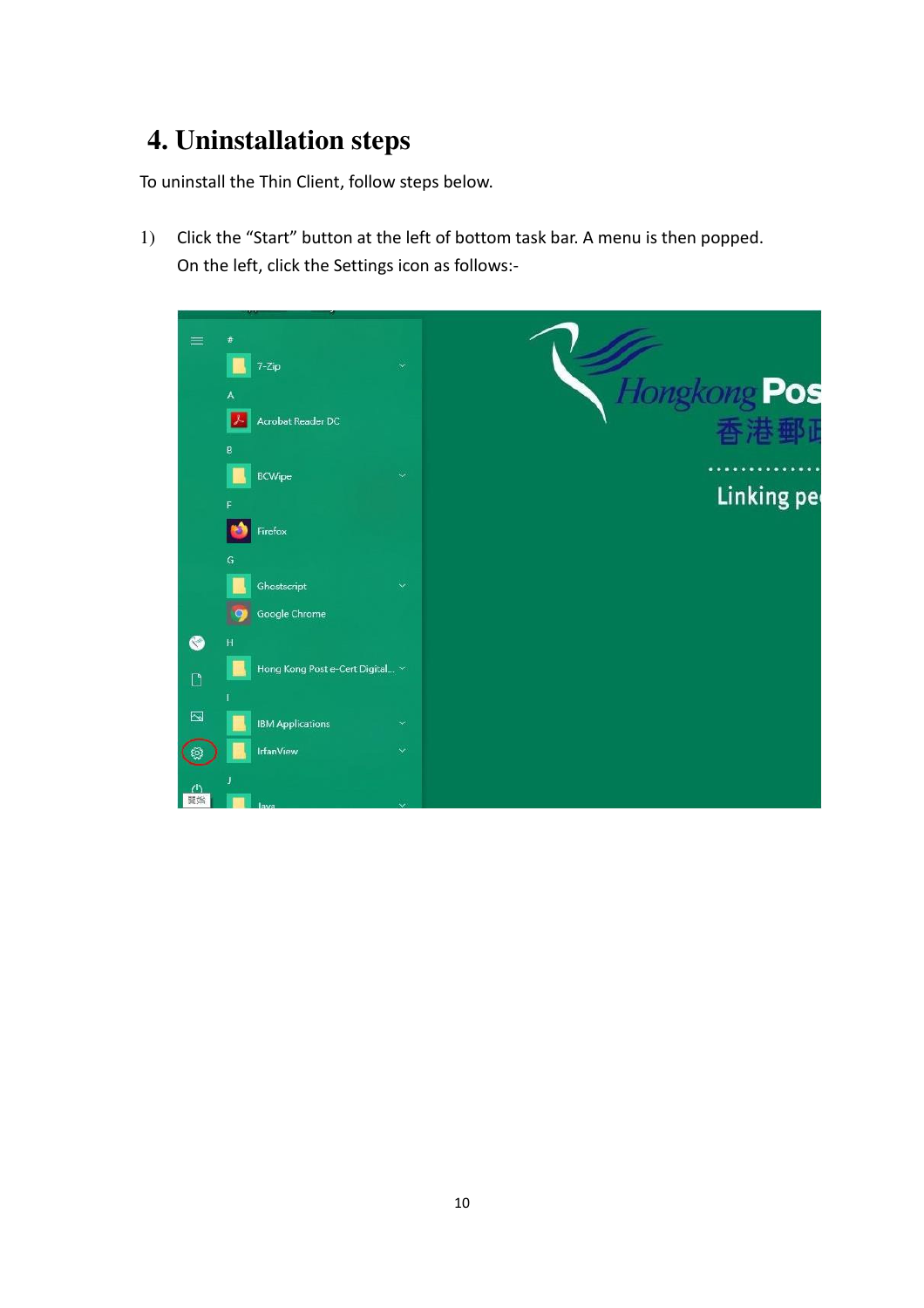- Settings  $\frac{1}{2}$  $\Box$  $\times$ Windows Settings Find a setting  $\varphi$ Ep **System**<br>Display, sound, notifications,<br>power Devices  $\Box$ Phone 旦 Bluetooth, printers, mouse Link your Android, iPhone Apps<br>Uninstall, defaults, option Network & Internet  $\mathbb{Z}$ Personalization E ⊕ Wi-Fi, airplane mode, VPN Background, lock screen, colors Gaming C<sub>+</sub> Time & Language<br>A字 Speech region date  $\beta$ Accounts  $\bm{\varnothing}$ Your accounts, email, sync,<br>work, other people Gammg<br>Game bar, captures,<br>broadcasting, Game Mode Speech, region, date
- 2) Control panel is then popped up, click Apps as follows:-